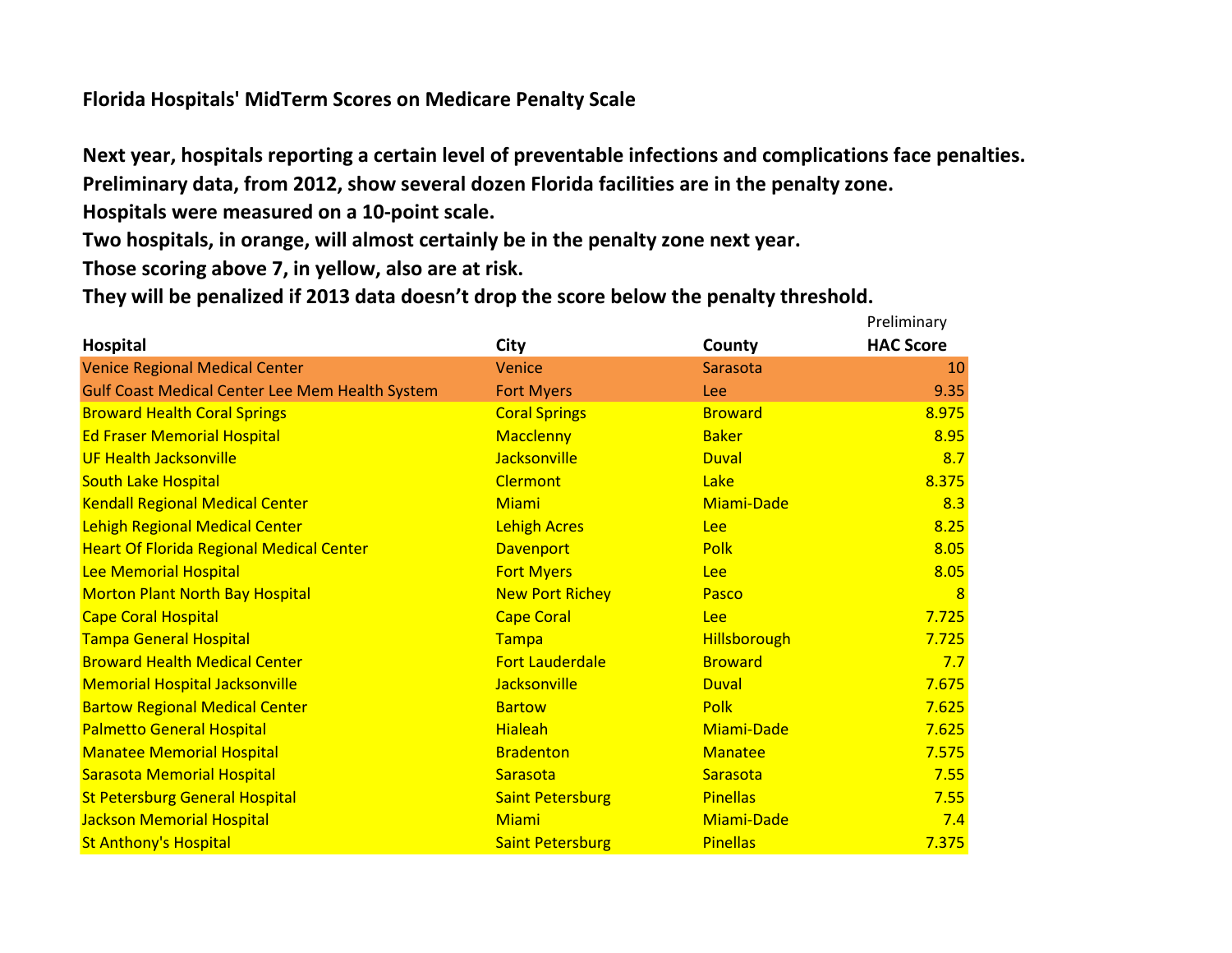| <b>Central Florida Regional Hospital</b>    | Sanford                 | Seminole         | 7.225          |
|---------------------------------------------|-------------------------|------------------|----------------|
| <b>North Shore Medical Center</b>           | Miami                   | Miami-Dade       | 7.2            |
| <b>South Bay Hospital</b>                   | <b>Sun City Center</b>  | Hillsborough     | 7.075          |
| <b>St Joseph's Hospital</b>                 | Tampa                   | Hillsborough     | 7.05           |
| <b>Baptist Hospital Of Miami Inc</b>        | Miami                   | Miami-Dade       | 7.025          |
| <b>Florida Hospital Carrollwood</b>         | Tampa                   | Hillsborough     | 7.025          |
| <b>Highlands Regional Medical Center</b>    | <b>Sebring</b>          | <b>Highlands</b> | 7.025          |
| <b>Medical Center Of Trinity</b>            | <b>Trinity</b>          | Pasco            | 7.025          |
| <b>Palms Of Pasadena Hospital</b>           | <b>Saint Petersburg</b> | <b>Pinellas</b>  | 7.025          |
| <b>Citrus Memorial Hospital</b>             | Inverness               | Citrus           | 7              |
| Douglas Gardens Hospital                    | Miami                   | Miami-Dade       | $\overline{7}$ |
| Capital Regional Medical Center             | Tallahassee             | Leon             | 6.975          |
| Northside Hospital                          | Saint Petersburg        | Pinellas         | 6.925          |
| <b>Sacred Heart Hospital</b>                | Pensacola               | Escambia         | 6.925          |
| Wuesthoff Medical Center Rockledge          | Rockledge               | <b>Brevard</b>   | 6.9            |
| <b>Northwest Medical Center</b>             | Margate                 | <b>Broward</b>   | 6.875          |
| Florida Hospital Waterman                   | <b>Tavares</b>          | Lake             | 6.725          |
| St Cloud Regional Medical Center            | Saint Cloud             | Osceola          | 6.725          |
| <b>Brooksville Regional Hospital</b>        | <b>Brooksville</b>      | Hernando         | 6.6            |
| Leesburg Regional Medical Center            | Leesburg                | Lake             | 6.6            |
| <b>Broward Health Imperial Point</b>        | Fort Lauderdale         | <b>Broward</b>   | 6.575          |
| <b>Halifax Health Medical Center</b>        | Daytona Beach           | Volusia          | 6.55           |
| <b>Bayfront Medical Center Inc</b>          | Saint Petersburg        | Pinellas         | 6.425          |
| <b>Jupiter Medical Center</b>               | Jupiter                 | Palm Beach       | 6.425          |
| Doctors Hospital Inc                        | <b>Coral Gables</b>     | Miami-Dade       | 6.4            |
| <b>Morton Plant Hospital</b>                | Clearwater              | Pinellas         | 6.4            |
| Mount Sinai Medical Center                  | Miami Beach             | Miami-Dade       | 6.4            |
| Town & Country Hospital                     | Tampa                   | Hillsborough     | 6.4            |
| Florida Hospital                            | Orlando                 | Orange           | 6.375          |
| <b>Wuesthoff Medical Center - Melbourne</b> | Melbourne               | <b>Brevard</b>   | 6.325          |
| Doctors Hospital Of Sarasota                | Sarasota                | Sarasota         | 6.275          |
| Westside Regional Medical Center            | Plantation              | <b>Broward</b>   | 6.275          |
| <b>Brandon Regional Hospital</b>            | <b>Brandon</b>          | Hillsborough     | 6.25           |
| Florida Hospital Memorial Medical Center    | Daytona Beach           | Volusia          | 6.225          |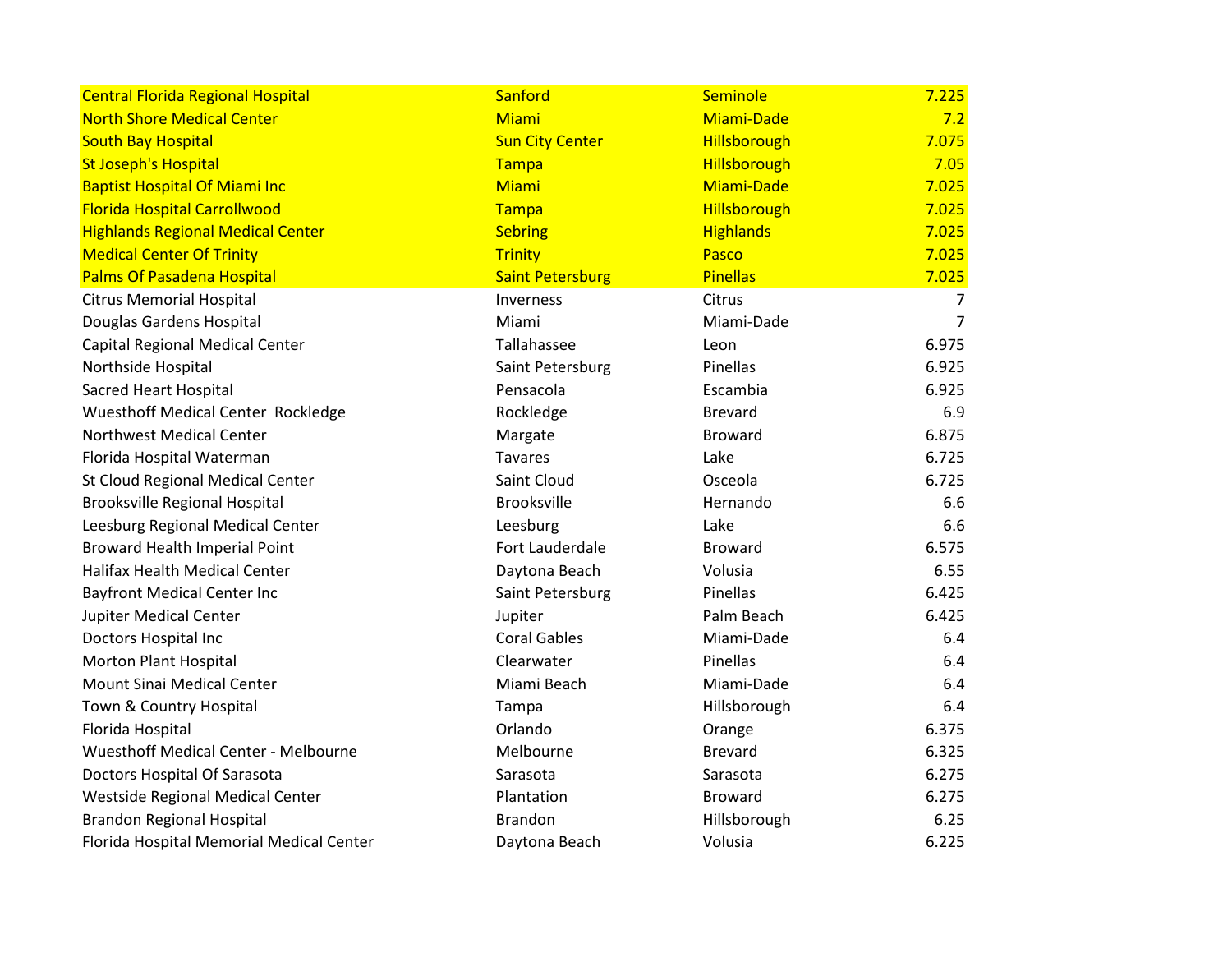| Metropolitan Hospital Of Miami         | Miami                 | Miami-Dade          | 6.2   |
|----------------------------------------|-----------------------|---------------------|-------|
| North Florida Regional Medical Center  | Gainesville           | Alachua             | 6.2   |
| <b>Putnam Community Medical Center</b> | Palatka               | Putnam              | 6.2   |
| Peace River Regional Medical Center    | Port Charlotte        | Charlotte           | 6.075 |
| Orlando Health                         | Orlando               | Orange              | 6.05  |
| <b>Memorial Hospital West</b>          | <b>Pembroke Pines</b> | <b>Broward</b>      | 6.025 |
| Anne Bates Leach Eye Hospital          | Miami                 | Miami-Dade          | 6     |
| <b>Indian River Medical Center</b>     | Vero Beach            | <b>Indian River</b> | 6     |
| Jay Hospital                           | Jay                   | Santa Rosa          | 6     |
| University Hospital And Medical Center | Tamarac               | <b>Broward</b>      | 6     |
| <b>Plantation General Hospital</b>     | Plantation            | <b>Broward</b>      | 5.975 |
| South Miami Hospital                   | South Miami           | Miami-Dade          | 5.975 |
| Lakeland Regional Medical Center       | Lakeland              | Polk                | 5.875 |
| Orange Park Medical Center             | Orange Park           | Clay                | 5.875 |
| <b>Memorial Regional Hospital</b>      | Hollywood             | <b>Broward</b>      | 5.75  |
| <b>Fawcett Memorial Hospital</b>       | Port Charlotte        | Charlotte           | 5.675 |
| Mease Countryside Hospital             | Safety Harbor         | Pinellas            | 5.675 |
| <b>Memorial Hospital Pembroke</b>      | <b>Pembroke Pines</b> | <b>Broward</b>      | 5.6   |
| Sebastian River Medical Center         | Sebastian             | <b>Indian River</b> | 5.6   |
| Villages Regional Hospital, The        | The Villages          | Sumter              | 5.6   |
| <b>Baptist Hospital</b>                | Pensacola             | Escambia            | 5.575 |
| West Florida Hospital                  | Pensacola             | Escambia            | 5.575 |
| <b>Holmes Regional Medical Center</b>  | Melbourne             | <b>Brevard</b>      | 5.4   |
| Winter Haven Hospital                  | <b>Winter Haven</b>   | Polk                | 5.35  |
| <b>Baptist Medical Center</b>          | Jacksonville          | Duval               | 5.325 |
| Mease Hospital Dunedin                 | Dunedin               | Pinellas            | 5.325 |
| Florida Hospital Tampa                 | Tampa                 | Hillsborough        | 5.275 |
| Mayo Clinic                            | Jacksonville          | Duval               | 5.275 |
| Wellington Regional Medical Center     | Wellington            | Palm Beach          | 5.225 |
| Lower Keys Medical Center              | <b>Key West</b>       | Monroe              | 5.1   |
| <b>Flagler Hospital</b>                | Saint Augustine       | Saint Johns         | 5.075 |
| Florida Hospital Flagler               | Palm Coast            | Flagler             | 5.075 |
| <b>JFK Medical Center</b>              | <b>Atlantis</b>       | Palm Beach          | 5.025 |
| <b>Memorial Hospital Miramar</b>       | Miramar               | <b>Broward</b>      | 5.025 |
|                                        |                       |                     |       |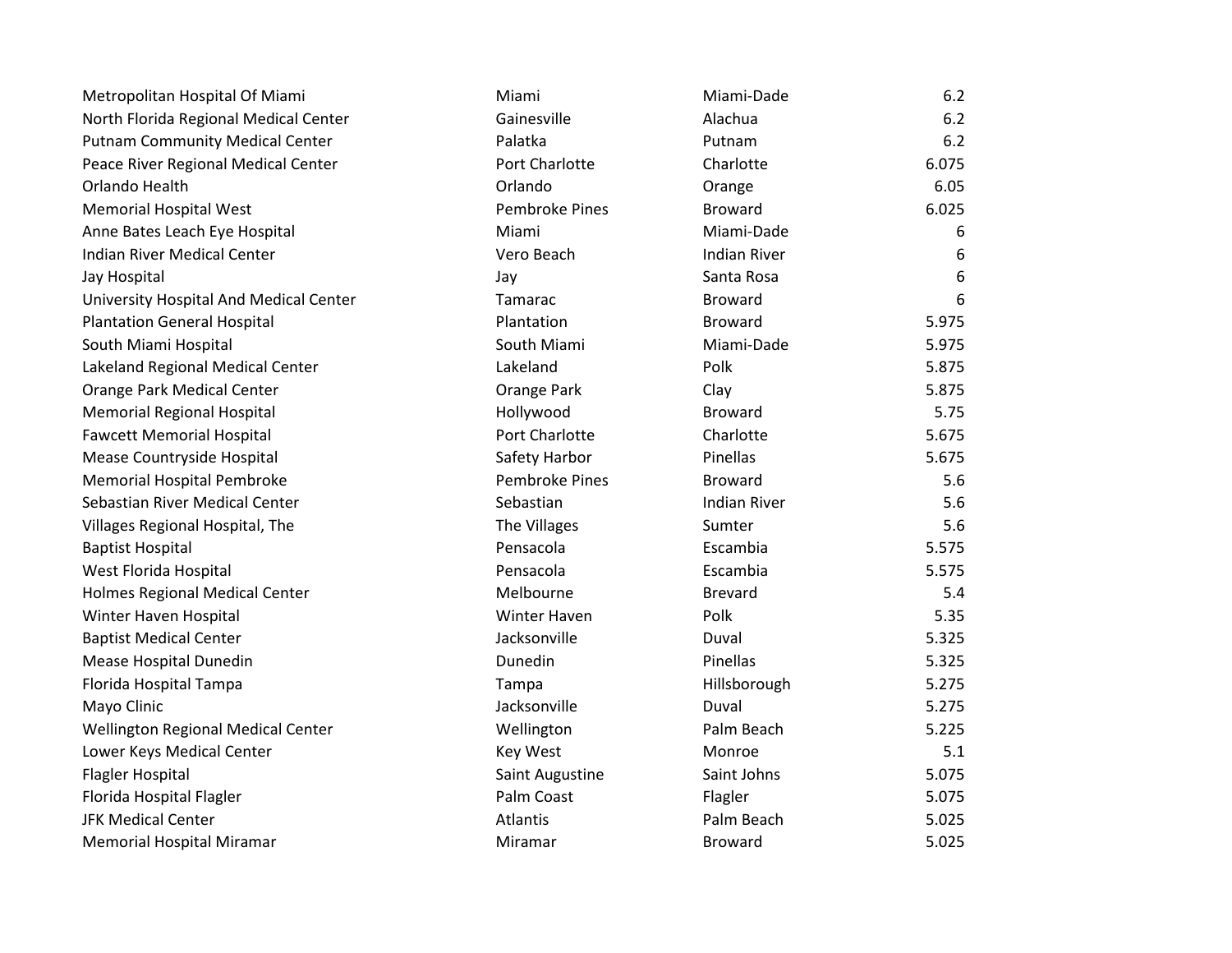| Healthmark Regional Medical Center              | Defuniak Springs     | Walton         | 5     |
|-------------------------------------------------|----------------------|----------------|-------|
| Sacred Heart Hospital On The Gulf               | Port Saint Joe       | Gulf           | 5     |
| St Vincent's Medical Center Southside           | Jacksonville         | Duval          | 5     |
| <b>West Boca Medical Center</b>                 | <b>Boca Raton</b>    | Palm Beach     | 4.925 |
| Palm Beach Gardens Medical Center               | Palm Beach Gardens   | Palm Beach     | 4.775 |
| <b>Martin Medical Center</b>                    | <b>Stuart</b>        | Martin         | 4.75  |
| Palm Bay Hospital                               | Palm Bay             | <b>Brevard</b> | 4.75  |
| Florida Hospital Deland                         | Deland               | Volusia        | 4.7   |
| Fort Walton Beach Medical Center                | Fort Walton Beach    | Okaloosa       | 4.675 |
| St Mary's Medical Center                        | West Palm Beach      | Palm Beach     | 4.675 |
| Boca Raton Regional Hospital                    | <b>Boca Raton</b>    | Palm Beach     | 4.65  |
| Good Samaritan Medical Center                   | West Palm Beach      | Palm Beach     | 4.65  |
| North Okaloosa Medical Center                   | Crestview            | Okaloosa       | 4.65  |
| Physicians Regional Medical Center - Pine Ridge | <b>Naples</b>        | Collier        | 4.625 |
| West Palm Hospital                              | West Palm Beach      | Palm Beach     | 4.6   |
| Hialeah Hospital                                | Hialeah              | Miami-Dade     | 4.575 |
| Regional Medical Center Bayonet Point           | Hudson               | Pasco          | 4.575 |
| South Florida Baptist Hospital                  | Plant City           | Hillsborough   | 4.575 |
| University Of Miami Hospital                    | Miami                | Miami-Dade     | 4.475 |
| West Kendall Baptist Hospital                   | Miami                | Miami-Dade     | 4.45  |
| <b>Baptist Medical Center Beaches</b>           | Jacksonville Beach   | Duval          | 4.35  |
| <b>Blake Medical Center</b>                     | <b>Bradenton</b>     | Manatee        | 4.35  |
| <b>Coral Gables Hospital</b>                    | <b>Coral Gables</b>  | Miami-Dade     | 4.25  |
| Palm Springs General Hospital                   | Hialeah              | Miami-Dade     | 4.25  |
| <b>St Vincent's Medical Center</b>              | Jacksonville         | Duval          | 4.25  |
| Cape Canaveral Hospital                         | Cocoa Beach          | <b>Brevard</b> | 4.1   |
| Lake Wales Medical Center                       | Lake Wales           | Polk           | 4.05  |
| Seven Rivers Regional Medical Center            | Crystal River        | Citrus         | 4.025 |
| Palms West Hospital                             | Loxahatchee          | Palm Beach     | 4     |
| Uf Health Shands Hospital                       | Gainesville          | Alachua        | 4     |
| Aventura Hospital And Medical Center            | Aventura             | Miami-Dade     | 3.975 |
| Bethesda Hospital East                          | <b>Boynton Beach</b> | Palm Beach     | 3.975 |
| Osceola Regional Medical Center                 | Kissimmee            | Osceola        | 3.95  |
| Twin Cities Hospital                            | Niceville            | Okaloosa       | 3.95  |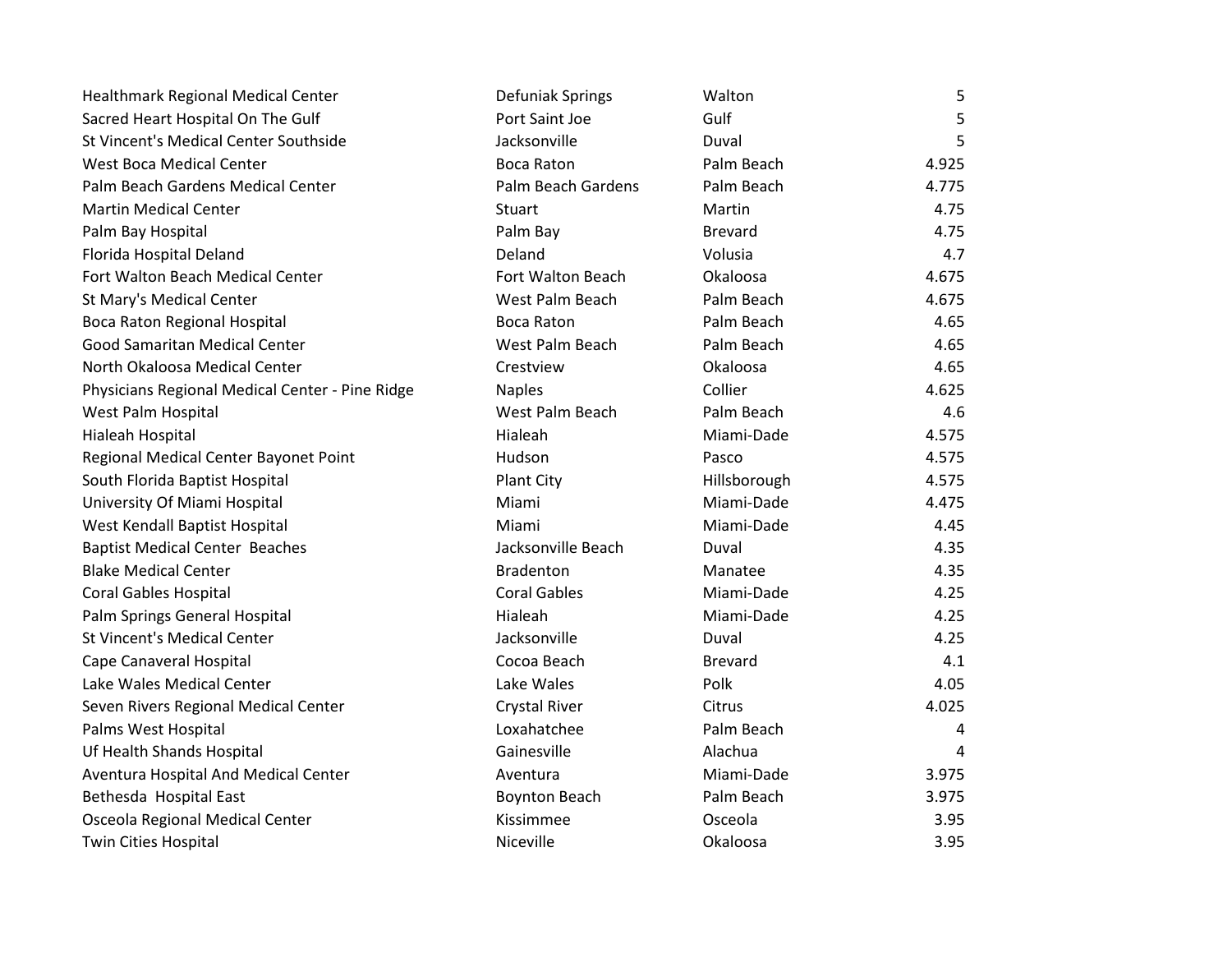| Largo Medical Center                               | Largo                 | Pinellas       | 3.8            |
|----------------------------------------------------|-----------------------|----------------|----------------|
| <b>Bert Fish Medical Center</b>                    | New Smyrna Beach      | Volusia        | 3.725          |
| <b>Broward Health North</b>                        | Pompano Beach         | <b>Broward</b> | 3.725          |
| <b>Memorial Hospital Of Tampa</b>                  | Tampa                 | Hillsborough   | 3.725          |
| <b>Edward White Hospital</b>                       | Saint Petersburg      | Pinellas       | 3.65           |
| Florida Hospital Heartland Medical Center          | Sebring               | Highlands      | 3.65           |
| Pasco Regional Medical Center                      | Dade City             | Pasco          | 3.65           |
| Charlotte Regional Medical Center                  | Punta Gorda           | Charlotte      | 3.625          |
| Holy Cross Hospital Inc                            | Fort Lauderdale       | <b>Broward</b> | 3.625          |
| Ocala Regional Medical Center                      | Ocala                 | Marion         | 3.625          |
| Bay Medical Center Sacred Heart Health System      | Panama City           | Bay            | 3.6            |
| <b>Gulf Breeze Hospital</b>                        | <b>Gulf Breeze</b>    | Santa Rosa     | 3.6            |
| Munroe Regional Medical Center                     | Ocala                 | Marion         | 3.6            |
| Florida Hospital Wesley Chapel                     | <b>Wesley Chapel</b>  | Pasco          | 3.45           |
| Viera Hospital                                     | Melbourne             | <b>Brevard</b> | 3.45           |
| Santa Rosa Medical Center                          | Milton                | Santa Rosa     | 3.4            |
| Florida Hospital Fish Memorial                     | <b>Orange City</b>    | Volusia        | 3.375          |
| <b>Gulf Coast Regional Medical Center</b>          | Panama City           | Bay            | 3.375          |
| Oak Hill Hospital                                  | <b>Brooksville</b>    | Hernando       | 3.325          |
| Florida Hospital Zephyrhills                       | Zephyrhills           | Pasco          | 3.1            |
| Lakeside Medical Center                            | <b>Belle Glade</b>    | Palm Beach     | 3.1            |
| Shands Lake Shore Regional Medical Center          | Lake City             | Columbia       | 3.1            |
| Doctor's Memorial Hospital Inc                     | Perry                 | Taylor         | 3              |
| Lawnwood Regional Medical Center & Heart Institute | Fort Pierce           | Saint Lucie    | 3              |
| <b>Naples Community Hospital</b>                   | <b>Naples</b>         | Collier        | 3              |
| <b>Health Central</b>                              | Ocoee                 | Orange         | 2.95           |
| Tallahassee Memorial Hospital                      | Tallahassee           | Leon           | 2.95           |
| Desoto Memorial Hospital                           | Arcadia               | De Soto        | 2.4            |
| Lake City Medical Center                           | Lake City             | Columbia       | 2.4            |
| <b>St Lucie Medical Center</b>                     | Port Saint Lucie      | Saint Lucie    | 2.4            |
| Florida Hospital North Pinellas                    | <b>Tarpon Springs</b> | Pinellas       | 2.05           |
| Jackson Hospital                                   | Marianna              | Jackson        | $\overline{2}$ |
| <b>Delray Medical Center</b>                       | Delray Beach          | Palm Beach     | 1.975          |
| <b>Cleveland Clinic Hospital</b>                   | Weston                | <b>Broward</b> | 1.7            |